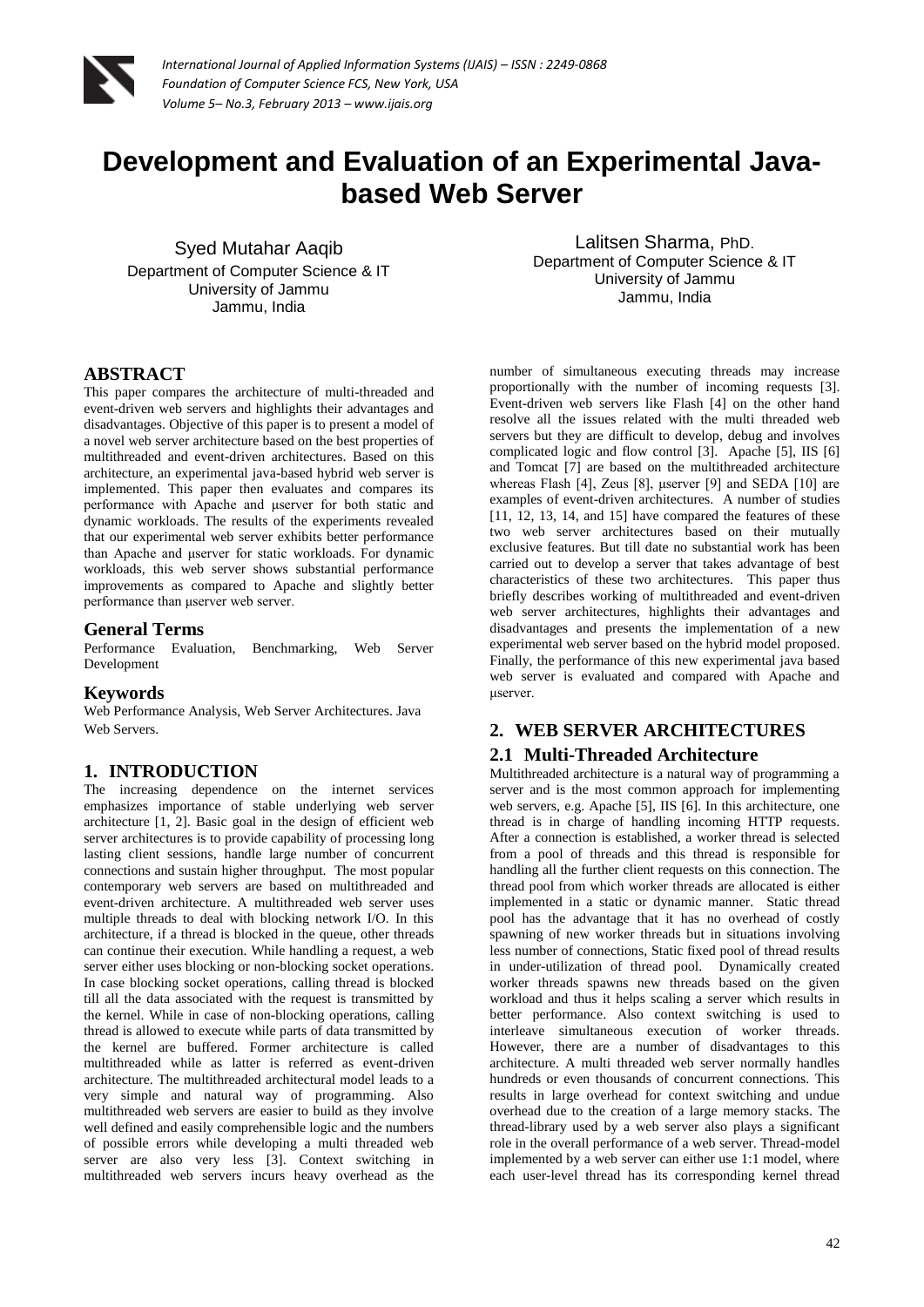

running inside the kernel or M: N threading model where multiple user threads are multiplexed over few kernel threads. Thread library that comes with Linux is called NPTL threads library [16] which uses 1:1 threading model. In this model, the kernel threads are allowed to wait on blocking system calls without hampering the execution of other user-level threads. The server in this case can thus overlap the execution with I/O and this model can thus be extended over multiple CPU's. The only disadvantage of 1:1 threading model is that it are not able to scale well when there are thousands of connections involved [17]. In order achieve higher scalability for thousands of threads, M: N threading model is normally used. In this model multiple user threads are multiplexed over few kernel threads and blocking calls are avoided by using wrapper functions over such system calls that make equivalent non -blocking system calls. An example of a web server based on such architecture is Knot [17].

### **2.2 Event-Driven Web Server Architecture**

In an event driven web server architecture, one main thread is responsible for accepting new client connections and registering socket channel in a channel selector. This architecture has the advantage of eliminating the overhead of blocking I/O operations used by multithreaded servers, thus reducing the idle times incurred by worker threads. The worker threads are called only when data is available on the socket. Once the request is processed, the worker threads are freed from the channel selector and are assigned to new client requests. Using this architecture, large numbers of active clients can be connected to the server without the threads getting blocked. As there is no limit on number of active client connections, an admission control policy to limit the number of incoming connections is required. This architecture has been implemented as Flash [4], μserver web server [9] and Zeus [8].

## **3. MODEL OF EXPERIMENTAL HYBRID WEB SERVER**

In this section, a hybrid architectural model of a web server is presented. This model takes advantage of features of both multithreaded and event-driven architecture. In the model presented, as shown in Figure 1, the incoming client connections are passed on to a module called *mod\_thread\_selector* in an event-driven fashion. Once a request is received, *mod\_thread\_selector* module chooses one worker thread from the pool of worker threads and assigns it the task to process this request. This request is then processed by the assigned worker thread in a multithreaded fashion. In this way, this hybrid model receives requests in an eventdriven manner and processes them in a multi-threaded fashion.

## **3.1 Hybrid Implementation**

To validate this hybrid architectural model, a new java-based experimental web server is implemented. In this implementation, a module called *mod\_thread\_selector* is responsible for the task of handling incoming client connections. Once a request is received, this module chooses one worker thread from a pool of worker threads already spawned and assigns it the task of processing each request. Each worker thread then processes the assigned request in a multi-threaded fashion till its completion. Once a request is completed and response sent, the *mod\_thread\_selector* module is invoked again to process clients sending new

requests. This implementation divides the web server logic into various modules. For workload characterization, this web server processes static as well as dynamic workloads. For dynamic workloads, support for CGI files is implemented. As the objective of this work is to validate the hybrid architecture proposed, the support for dynamic file extensions like *.ASP* and *.PHP* is not included in this implementation. This web server implementation contains a configuration class file called *HTTP. class* with comprises of all the constants like URL of various directories, *HTTP* Port number in use, *SERVER\_LOCATION* and various response *STATUS* flags. A variable *CONN\_TMT* is used to provide the connection timeout period that enforces a connection timeout period. The only disadvantage of this implementation is the absence of a proper admission control module required to solve the problem that occurs when the number of simultaneous connections increases many folds as a result of which there is a considerable decrease in the overall performance.

## **4. EXPERIMENTAL METHODOLOGY**

The test-bed setup for the experiments is depicted in Fig. 2. It consists of two client machines connected to a server machine via a switched Giga bit network. The client machines are running Scientific Linux CERN 5 (2.6.18). Each machine has a single 2.0 GHz Intel Pentium I3 processor with 1 GB of RAM and uses "RAM-disk" of 128 MB size for collecting measurement statistics [18]. The server machine in our test environment is Intel Pentium I5 machine, with 4 GB of RAM, running Scientific Linux CERN 5 (2.6.18).



**Fig 1: Proposed model of a hybrid experimental webserver.**

#### **4.1 Performance Tuning**

The number of available file descriptors is increased from 1024 to 32,678 and the limit of the local port range is also increased. TCP *TIME\_WAIT* recycling is enabled to free up sockets in a *TIME WAIT* state more quickly [18], thus allowing clients to generate and sustain high request rate. Also, all the non-essential processes and services on the server as well as client machines are disabled. Also all the web servers are restarted before and after each experiment.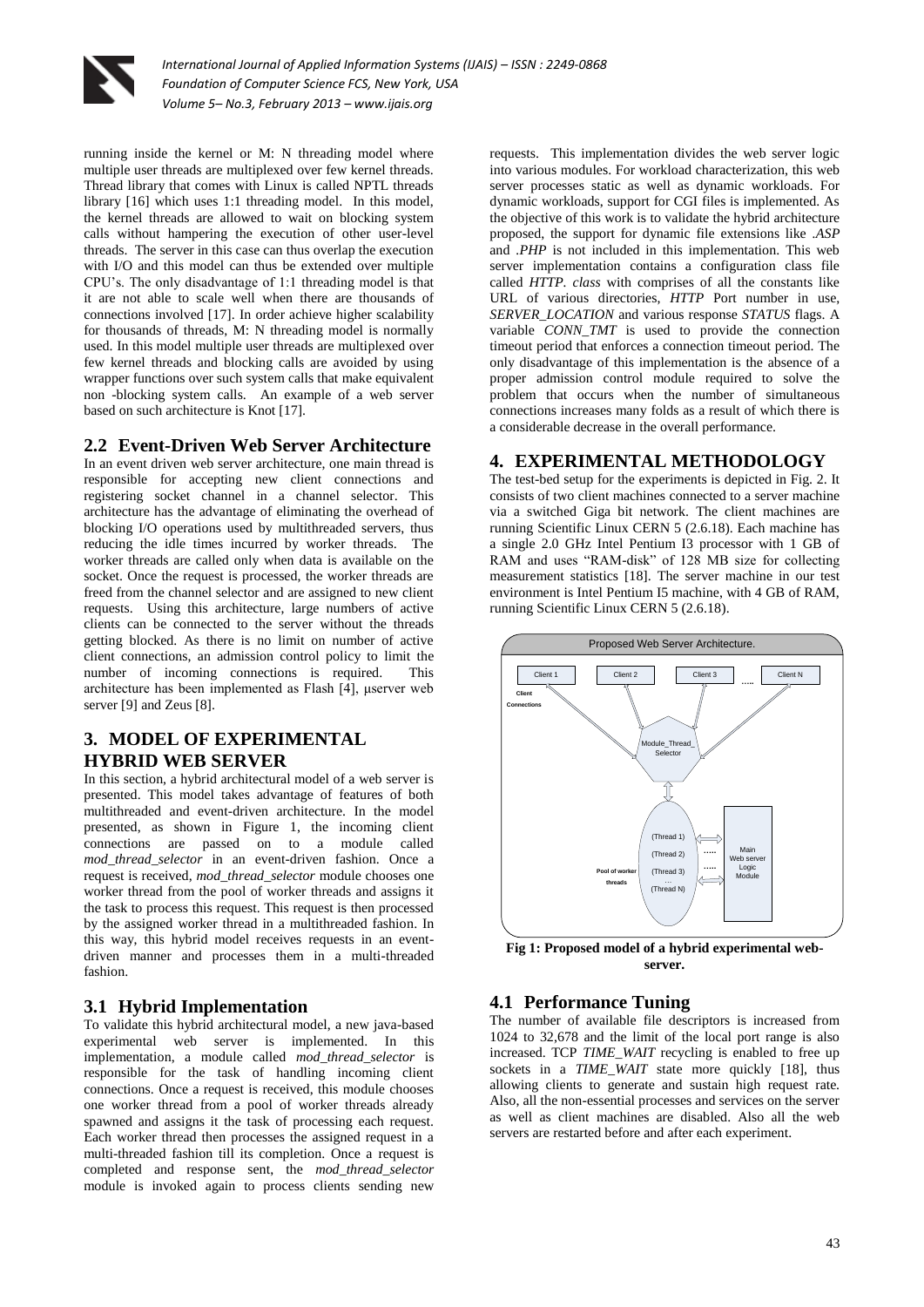

#### **4.2 Client workload generator**

The *httperf* [19] is an open source benchmark developed at Hewlett-Packard Research Labs. The *httperf* benchmark is a flexible HTTP client that requests a file from a web server multiple times and for number of parallel threads and then prints out detailed statistics. Its source code is modified in order to print the server response rate information more frequently. Thus the output of the *httperf* provides information about TCP connection rate; HTTP request rate and HTTP reply rates after every one second during the experiments.



**Fig 2: Experimental test-bed.**

#### **4.3 Web servers evaluated**

The experiments carried out in this paper compare the performance of our experimental hybrid java based web server with multithreaded *Apache* 2.2 and event-driven *μserver*. These web servers were configured and tuned to optimize their performance. Arlitt [20] and Grottke et al. [21] in their work suggested that the two configuration parameters for Apache web server, *MaxRequestsPerChild* and *MaxClients* should be set to 0 and 250 respectively. Based on this insight, in the main experiments the Apache web server is tuned by setting *MaxClients* and *MaxRequestsPerChild* to these values. In addition to that, a kernel-based *TUX* web server has been used in the preliminary experiments to validate the request generation capabilities of the test-bed.

#### **4.4 Validation of the Test Environment**

In order to validate the request generation capabilities of the test-bed, *TUX* web server [22] is used. The purpose of this validation is to show that clients can generate and sustain high amount of requests rates during the experiments, possibly large enough to saturate the web server, and thus are not a bottleneck. These tests are performed for a 1KB static file. Figure 3 shows the result for this experiment. This figure has three sets of data plotted which includes average number of TCP connections, average rate of HTTP requests and the average number of HTTP responses. The results depict that clients are able to generate and sustain workload of 10,000 requests per second for a static 1kb file. Also the server platform and the network could support up to 10,000 responses per second for a static 1 KB file. Thus, the achieved response rates lower than these in the main experiments would indicate a bottleneck related to the particular server software technology being tested.

#### **5. EXPERIMENTAL RESULTS**

In this section, a comparison is made among our experimental hybrid web server, multi-threaded Apache and event-driven μserver for both static and dynamic workloads. The metrics chosen include TCP connection rate, HTTP request rate, HTTP reply rate, HTTP reply time. Experiments are designed for a static plain workload and dynamic workloads comprising of scripts written in Perl CGI. The workloads chosen in this set of experiments consist of plain static workload files. The results, as shown in Figure 4 depict that all the three servers' exhibit same performance up to the target request rate of 1500 reqs/sec after which there is a sudden decrease in the performance of multithreaded apache web server.



**Fig 3: Validation experiment for test-bed involving TUX web-server**

## **5.1 Results of experiments involving static workloads**

After attaining saturation level Apache web server exhibited lower performance than the other two web servers. The performance of μserver and the experimental hybrid web server is approximately equal. The recorded saturation point of μserver, experimental hybrid, and Apache web server is 1711 reqs/sec, 1723 reqs/sec and 1619 reqs/sec respectively which are attained at the target request rate of 2000 reqs/sec.



**Fig 4: Result of the experiments involving static workloads using various web servers**

# **5.2 Results of experiments involving dynamic workloads**

This section presents results of the experiments carried out using Apache, μserver and our experimental hybrid web server involving dynamic workloads. The results, as shown in Figure 5 depict that the performance difference between these three servers increases at the target request rate of 500 reqs/sec. In these experiment, Apache web server exhibited lower performance than other two web servers and attained saturation level at the target request rate of 2000 reqs/sec. The performance of our experimental hybrid web server is better than multithreaded Apache and slightly better than event-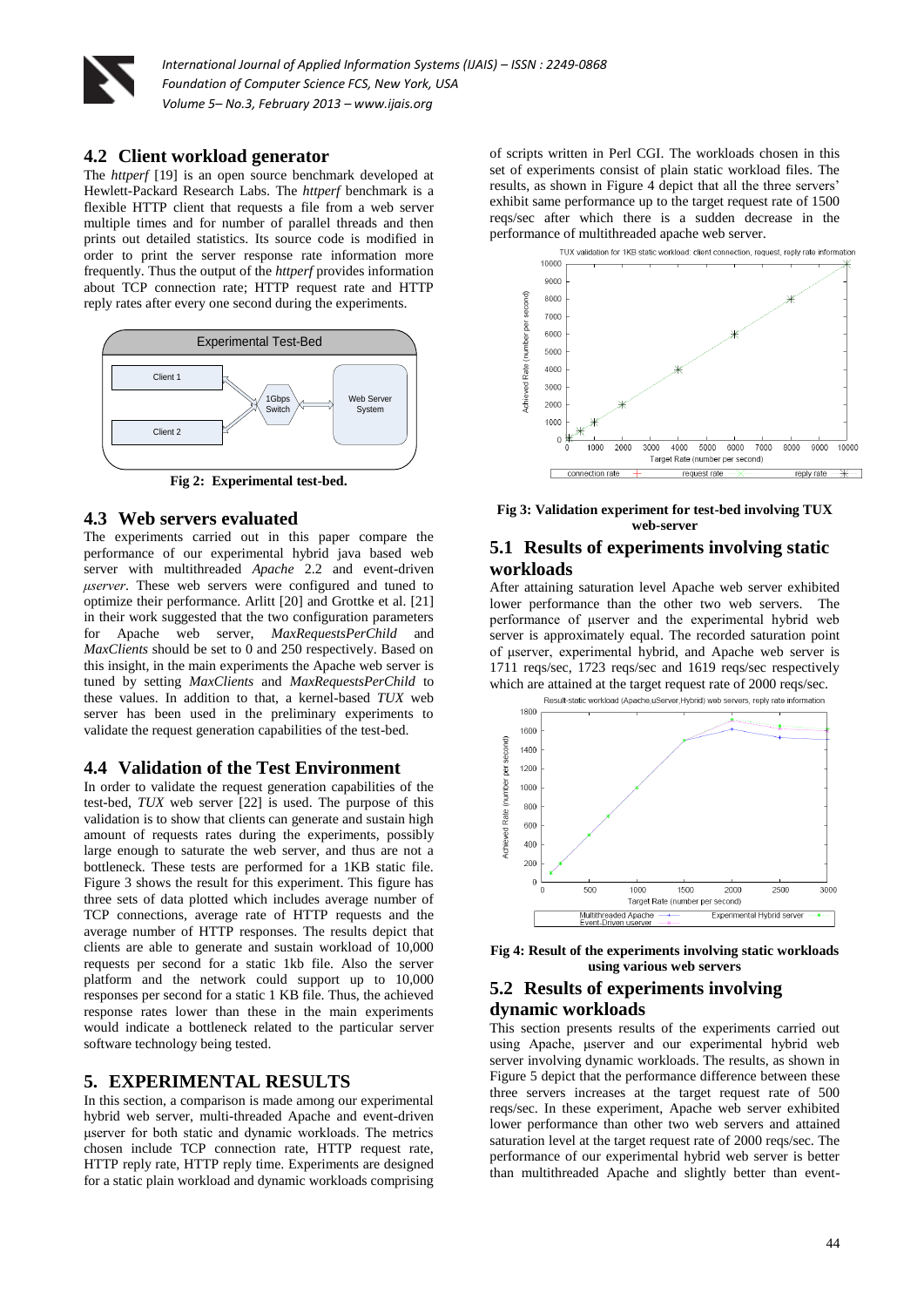

driven μserver. As depicted in Figure 5, μserver and experimental hybrid web server exhibits steady and a stable performance compared to multithreaded Apache with experimental hybrid server leading in terms of achieved response rate. The performance of the experimental hybrid web server slightly exceeds to that of μserver. At the target request rate of 2500 and 3000 reqs/sec, it is found that neither μserver nor the experimental hybrid web server saturates although there is some variations in the resulting achieved response rate.



**Fig 5: Result of the experiments involving dynamic workloads using various web servers.**

#### **6. CONCLUSION AND FUTURE WORK**

This paper describes the working of multithreaded and eventdriven web server architectures, highlights their advantages and disadvantages. Objective of this paper is to present a model of hybrid web server architecture. Based on this architecture an experimental java-based web server is developed. This paper then evaluates the performance of this web server with multi-threaded Apache and event-driven μserver. The workloads chosen include both static and dynamic files. The result of the experiments revealed that the experimental hybrid web server exhibits better performance than multi-threaded Apache and event-driven μserver for static workloads. For dynamic workloads, experimental hybrid web server showed substantial performance improvements as compared to multithreaded Apache and exhibited slightly better performance as that of the eventdriven μserver web server. The goal of this evaluation is not to establish the experimental web server as better than other web servers, but only to validate the model proposed. The architecture thus presented can thus be used as reference model. Also, a proper admission control module can be included in this model. For further performance evaluation studies, web server based on the model proposed can be tested for scalability studies with respect to their horizontal and vertical characteristics.

#### **7. ACKNOWLEDGMENTS**

Authors are thankful to the Head, Department of computer Science & IT, and University of Jammu for his kind support.

## **8. REFERENCES**

[1] S.M. Aaqib, L. Sharma, **"**Analysis of Compute Vs Retrieve Intensive Web Applications and Its

Impact on the Performance of a Web Server", International. Journal Advanced Networking and Applications Vol. 03 Issue 04, pp. 1233- 1239, 2012.

- [2] L. A. Adamic, B. A. Huberman, "Zipf's law and the Internet", Glottometrics,Vol. 3 pp. 143-150. 2002.
- [3] Beltran, V., Carrera, D., Torres, J. and Ayguadé, E. (2004) 'Evaluating the scalability of java eventdriven web servers', International Conference on Parallel Processing (ICPP'04) , pp.134–142. 2004
- [4] V. S. Pai, P. Druschel, and W. Zwaenepoel. "Flash: An efficient and portable Web server", In Proceedings of the USENIX Annual Technical Conference, 1999.
- [5] Apache software foundation. The Apache web server. URL :http://httpd.apache.org.
- [6] Microsoft IIS web server, URL:- http://www.iis.net/
- [7] Tomcat Apache, URL:- http://tomcat.apache.org/
- [8] Zeus server. URL: http://www.zeus.com/products/zws.
- [9] The μserver home page. HP Labs, 2005. URL: http://www.hpl.hp.com /research/linux/userver/ 2005.
- [10] M. Welsh, D. Culler, and E. Brewer. "SEDA: An architecture for well-conditioned, scalable Internet services", In Proceedings of the eighteenth ACM symposium on Operating systems principles, pp 230– 243, New York, NY, USA, 2001.
- [11] Adva, J. Howell, M. Theimer, W. J. Bolosky, and J. R. Douceur. "Cooperative task management without manual stack management", In the Proceedings of the General Track of the annual conference on USENIX Annual Technical Conference, pp.289–302,Berkeley, CA, USA, 2002.
- [12] F. Dabek, N. Zeldovich, F. Kaashoek, D. Mazi`eres, and R. Morris. "Event-driven programming for robust software", In Proceedings of the 10th ACM SIGOPS European Workshop, pp 186–189, New York, NY, USA, 2002.
- [13] H.C. Lauer and R. M. Needham. "On the duality of operating systems structures", In the Proceedings of the 2nd International Symposium on Operating Systems, IRIA, October 1978.
- [14] J. K. Ousterhout. "Why threads are a bad idea (for most purposes)", Presentation given at the 1996 USENIX Annual Technical Conference 1996.
- [15] R. Behren., J. Condit, and E. Brewer. "Why events are a bad idea for high- concurrency servers", In 9th Workshop on Hot Topics in Operating Systems (HotOS IX), 2003.
- [16] U. Drepper and I. Molnar. The native POSIX threads library for Linux, URL:http://people.redhat.com /drepper/nptl-design.pdf.
- [17] R. Behren, J. Condit, F. Zhou, G. C. Necula, and E.Brewer, "Capriccio:Scalable threads for Internet services", In Proceedings of Nineteenth ACM Symposium on Operating Systems Principles, pp. 268– 281, New York, USA, 2003.